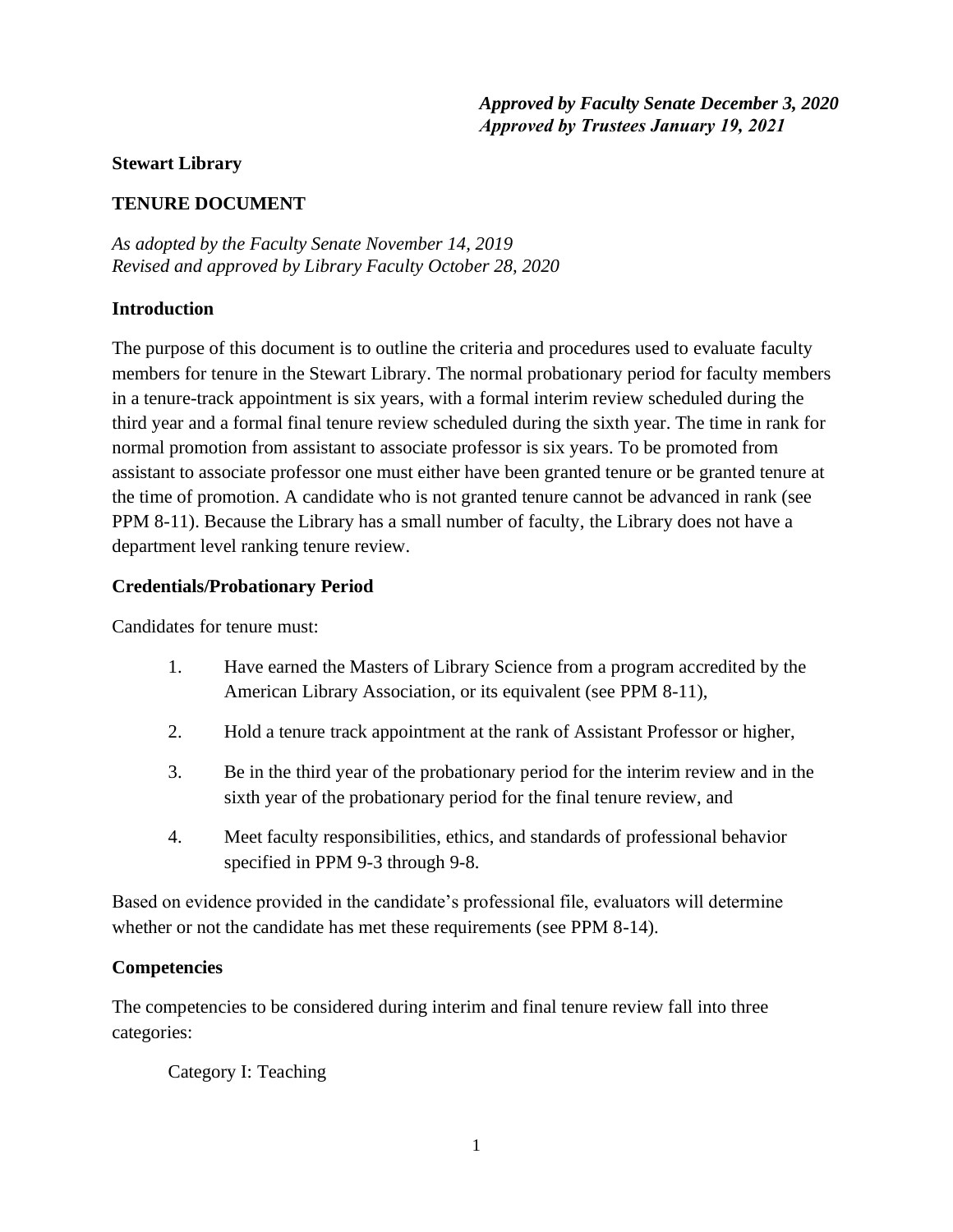Category II: Scholarship

Category III: Administrative and/or Professionally Related Service

Competencies in categories I, II, and III are to be rated from unsatisfactory to excellent. Each evaluator will interpret information presented in terms of the expectations of the Library, the candidate's specific duties as outlined in their Position Description, and the candidate's overall pattern of professional performance.

## **Evaluation Summary**

A written evaluation summary including the rationale for the ratings in each category and a recommendation regarding tenure will be submitted to the candidate with a copy to the Dean of the Library according to the dated guidelines of the review process (see PPM 8-12 and 8-13). The pattern of ratings must meet or exceed one of the channels described below for a positive tenure recommendation:

| <b>Channel</b> | <b>Teaching</b> | Scholarship  | <b>Administrative and/or</b><br><b>Professionally Related Service</b> |
|----------------|-----------------|--------------|-----------------------------------------------------------------------|
| A              | Excellent       | Good         | Satisfactory                                                          |
| B              | Good            | Good         | Good                                                                  |
|                | Excellent       | Satisfactory | Good                                                                  |
|                | Good            | Excellent    | Satisfactory                                                          |
| E              | Good            | Satisfactory | Excellent                                                             |

## **Ratings**

Ratings for each category are to reflect the candidate's academic career span rather than a single year's efforts. The ratings mean that the evidence describing the quality and quantity of the candidate's professional efforts support a continuing level of performance judged by the evaluators as unsatisfactory, satisfactory, good, or excellent. Ratings assigned for a formal interim (3rd year) review reflect the committee's judgment of the candidate's progress towards tenure and should be based on reasonable expectations for a third year faculty member. The interim review is expected to be formative in nature and both the ratings and the committee commentary should provide helpful feedback to the candidate as they evaluate priorities in preparation for the final tenure review. A candidate's recent work at other institutions, while it may be taken into consideration, is not weighted as heavily as work at Weber State University.

General criteria for ratings in all categories are: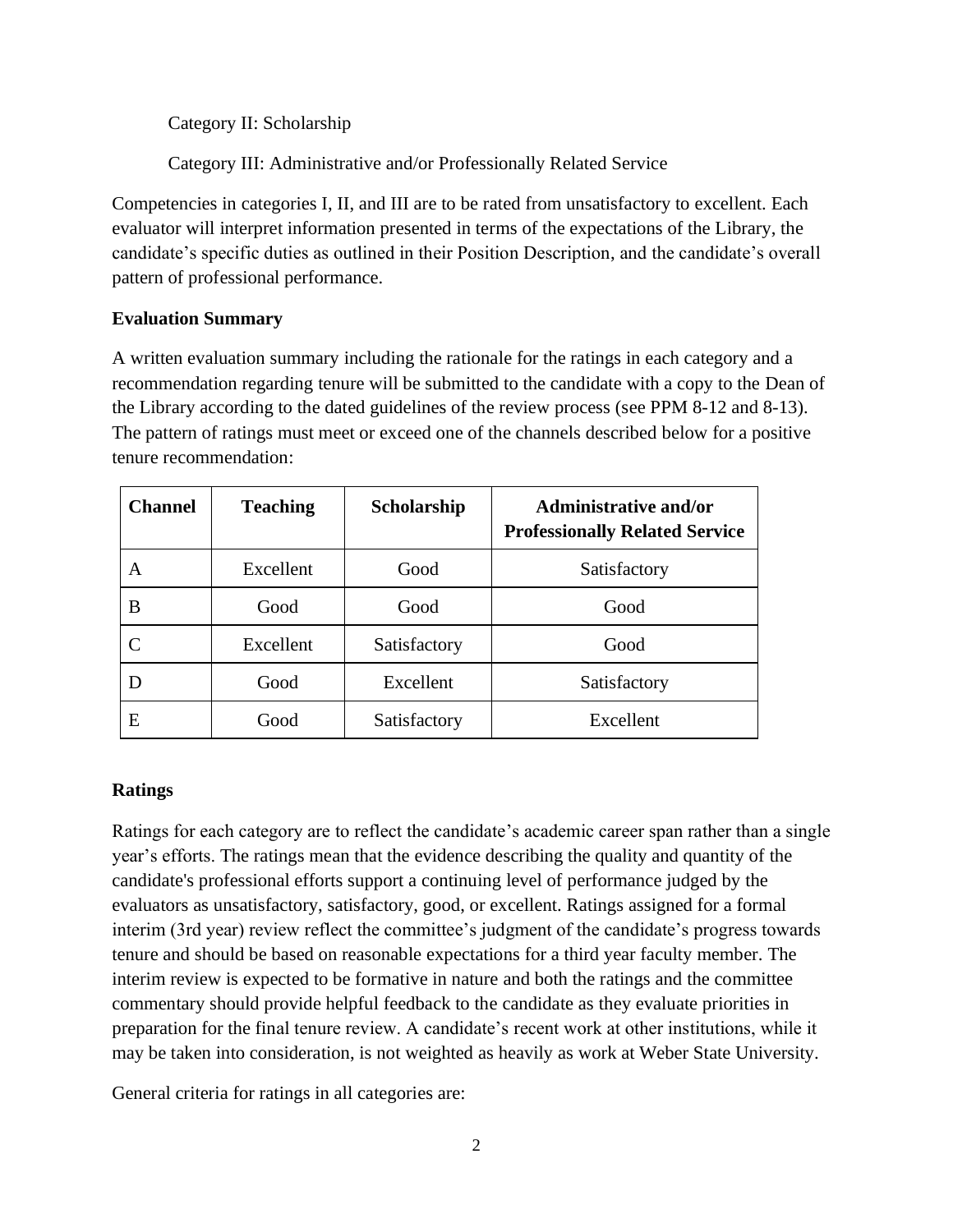**Unsatisfactory:** Candidates will be rated unsatisfactory who do not meet the minimum requirements of the satisfactory category.

**Satisfactory:** Candidates will be rated satisfactory if the duties described in their position description are performed in an acceptable manner. Satisfactory means adequate and should not imply undesirable or below average endeavor.

Good: Candidates will be rated good if duties described in their position description are performed consistently in a more than satisfactory manner. Good implies commendable and desirable levels of achievement. A rating of good in any category implies a substantial degree of achievement above satisfactory levels.

**Excellent:** Candidates will be rated excellent if duties described in the position description are performed consistently in an outstanding manner. Inasmuch as a good rating in any category implies a substantial degree of achievement above satisfactory levels, a rating of excellent in any category implies a substantial degree of achievement above those considered appropriate for a good rating.

Clarifications of the criteria for certain ratings in each category are provided later in this document.

## **Professional File**

Candidates are responsible for updating their professional files according to the dated guidelines of the review process (see PPM 8-12 and 8-13). This file should clearly document the candidate's teaching, scholarship and administrative and/or professionally related service activities. Candidates should include brief narrative summaries throughout the professional file. Candidates may create an appendix in the professional file for items that are referenced in the narrative summaries. In addition to the standard professional file documentation and the specific evidence mentioned below under each category, the candidate's professional file should include the following documents that are specific to library faculty:

- 1. A copy of the candidate's position description.
- 2. Copies of faculty activity records submitted each academic year by the candidate.
- 3. Copies of annual reviews by their direct supervisor (a department head or Dean of the Library, depending on their position).

Evaluators should carefully review these additional documents during the review process.

# **Peer Review Committee Evaluations**

Candidates being formally reviewed for tenure must undergo peer review in accordance with the Library's Peer Review Policy [\(http://library.weber.edu/libadmin/lppm/peer\\_review.cfm\)](file:///C:/Documents%20and%20Settings/Ref/Desktop/(http:/library.weber.edu/libadmin/lppm/peer_review.cfm) and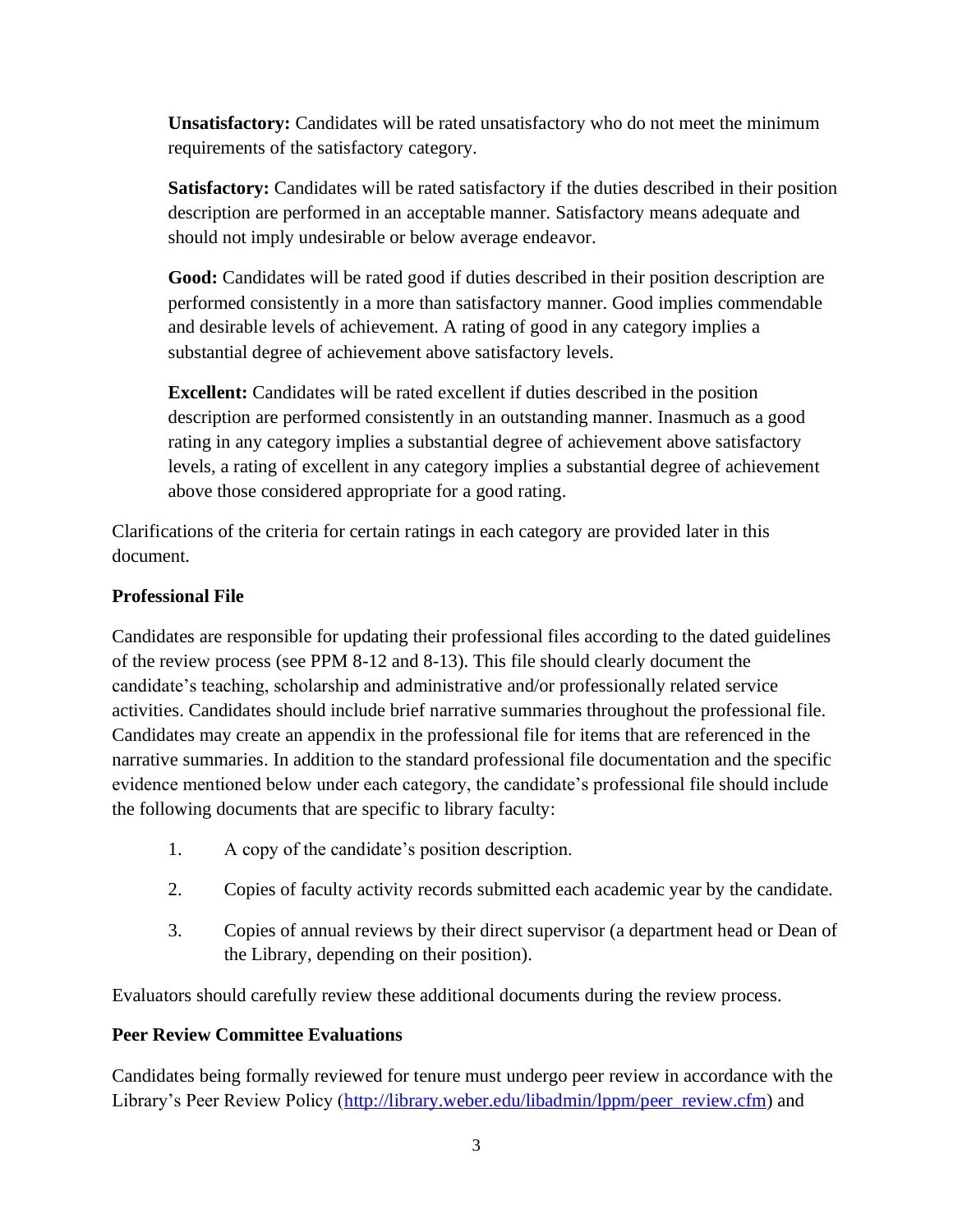PPM 8-11. A copy of the Peer Review Committee's report will be added to the candidate's professional file before the review process begins. It is important to note that the Library Peer Review Committee gathers evidence in all three categories of formal review as defined below and not just teaching.

# **Definitions of Categories and Criteria**

# **Category I: Teaching**

Librarianship is a teaching profession that provides access to information and teaches people how to find and effectively use that information. Several activities within this category may not be recognized as formal teaching, but are nevertheless integral aspects of the educational role of librarianship. For the purposes of tenure review, teaching is divided into two areas: 1) Classroom/Online Instruction, and 2) Other Instructional Activities. The specific division of duties among these areas for each library faculty member is defined in their position description, which is included in the Professional File and should be consulted by evaluators during the review process. Some library faculty positions involve significant administrative duties. Evaluators should take this into account when reviewing the candidate's performance in this category.

- 1. Classroom/Online Instruction**:** Library faculty may be assigned to teach one or more sections of for-credit Library Science courses during each semester of their contract. They may also be assigned to provide general instruction sessions for students in ENG 2010, UNIV 1105 and other general courses. Evidence of performance in this area includes:
	- a. A teaching portfolio, including but not limited to a statement of their teaching philosophy and a collection of sample course syllabi, assignments, exams, etc., along with comments on how these samples reflect and support their teaching philosophy. (Required)
	- b. Summaries of student course evaluations, which are administered each semester for each course taught by the candidate, including what changes were made in response to the feedback received. Include all evaluations as a supplementary file. (Required)
	- c. Participation on relevant library teams and committees.
	- d. Involvement in the evaluation and revision of existing library science courses and the design of new courses.
	- e. Delivering course-integrated subject-specific instruction sessions requested by faculty in assigned subject areas.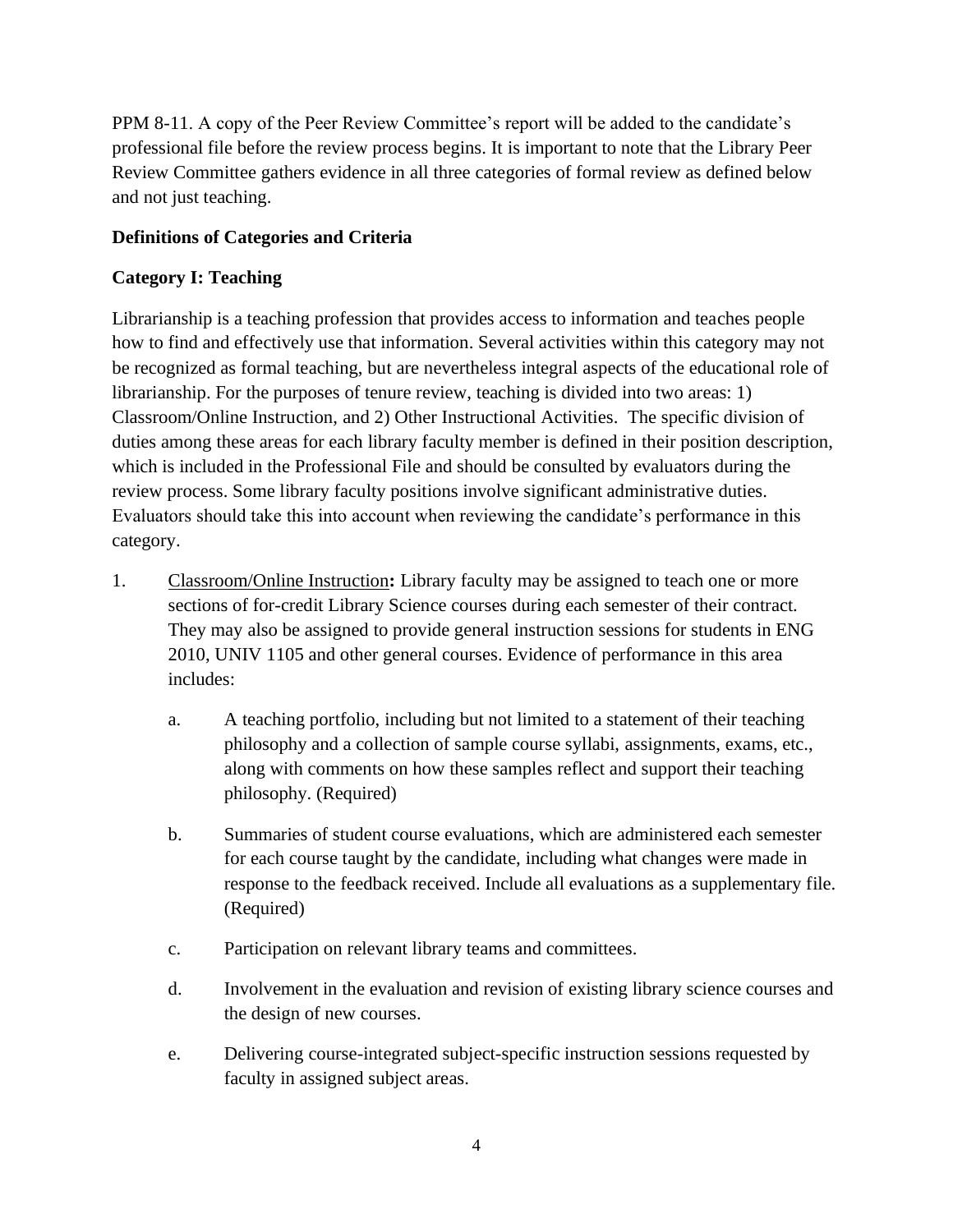- f. Delivering course-integrated general library instruction sessions requested by general education faculty.
- g. Providing general or subject-specific library workshops and training sessions to faculty and/or community members.
- h. Pedagogical innovations in classroom/online instruction.
- 2. Other Instructional Activities: Library faculty may also be assigned to provide additional services, duties, and leadership within the library. This may include providing students and other library users with reference and information services; collection management, curation, and/or preservation activities; liaison duties in specific subject areas; design, implementation, and/or management of electronic resources, tools, management systems, etc. A primary goal of these activities is to provide students and faculty with the most efficient and effective access possible to information resources necessary to support their instructional and research activities. Evidence of performance in these areas may include:
	- a. Consultation with faculty in assigned subject areas regarding library resource collections in support of existing courses, new courses, new programs, accreditation, etc.
	- b. Overseeing the development and management of information resource collections in assigned subject areas.
	- c. Overseeing the curation and/or preservation of library resource collections in consultation with stakeholders in support of the mission of the Library or Weber State University.
	- d. Providing assistance to users through proactive, patron-oriented reference assistance or research support.
	- e. Design of web-based, how-to, and other research guides in assigned subject areas, for general patron assistance, and other guides.
	- f. Design, implementation, or management of the library's electronic resources or information systems.
	- g. Design, implementation, or management of digital tools intended to provide new or enhance existing library services.
	- h. Product research or other research undertaken in the judicious selection of materials, tools, services, resources, artifacts, or other items, for use in the library, by library patrons, as instructional materials, for library teaching, informational displays or exhibits, or for other related purposes.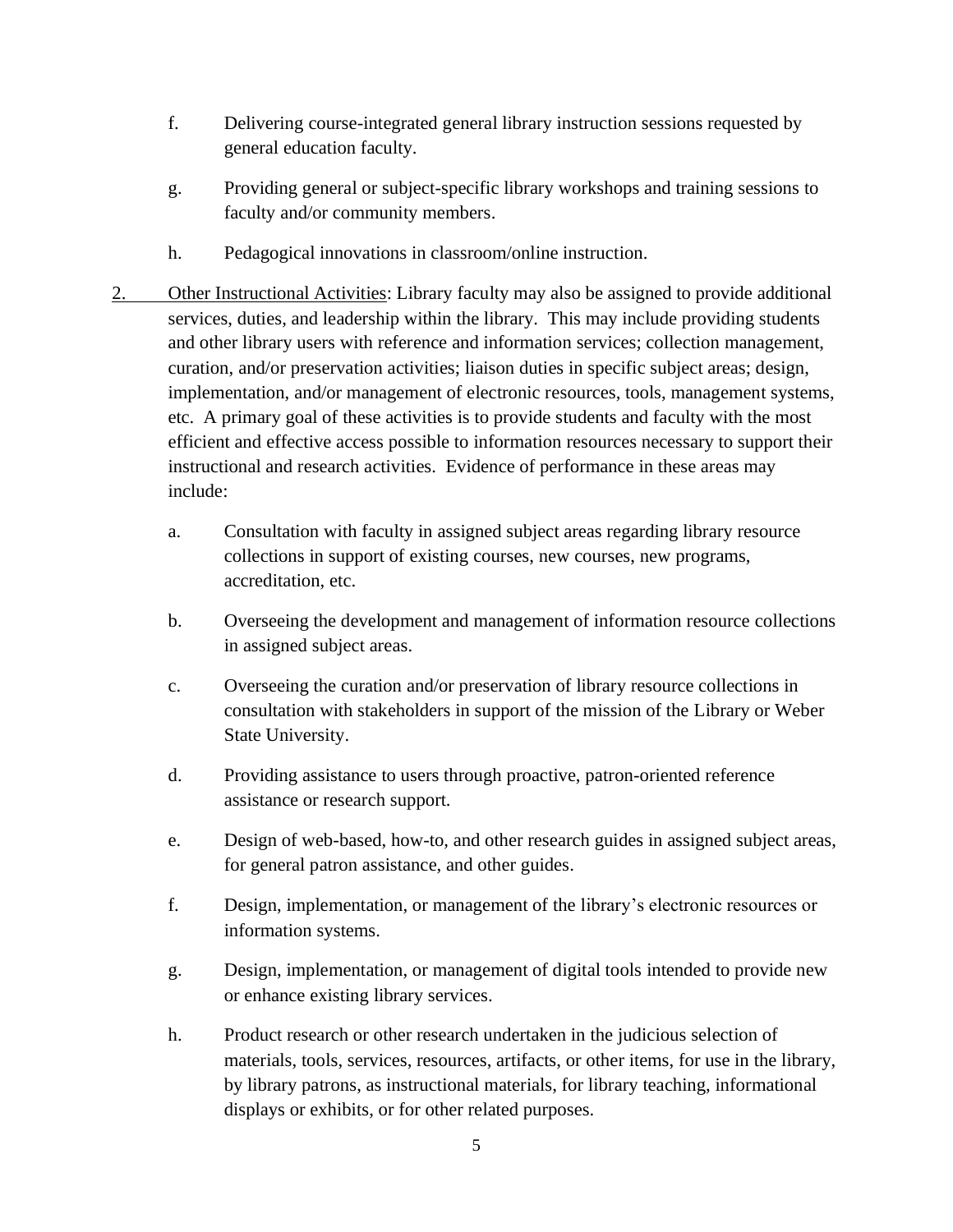- i. Involvement on relevant library teams and committees.
- j. Attendance at relevant workshops, seminars, etc.
- k. Receipt of relevant certificates, awards, etc.
- l. Other activities appropriate to this area.

Clarification of Ratings for Teaching**:** Candidates shall be rated good (minimum rating in Channels B, D and E) in this category if they are consistently rated good by peers in instruction and good by peers in their primary area(s) of responsibility as defined in their position description. Candidates must also provide evidence of significant additional activities/accomplishments in at least one of the areas of Teaching listed above, including what changes were made in response to feedback from student evaluations.

## **Category II: Scholarship**

Scholarship is defined as those activities that contribute to the profession and increase the candidate's effectiveness as a professor. Candidates are responsible for providing evidence of successful scholarly activities, which may include interdisciplinary scholarship. They are not expected to be equally active in all areas listed below; however, candidates must submit evidence of significant scholarship since arriving at Weber State University. Evidence of performance in scholarship includes:

- a. Refereed publications.
- b. Non-refereed publications.
- c. Papers or poster sessions presented at professional conferences and workshops.
- d. Professional improvement, such as graduate education beyond the terminal degree, development of new areas of expertise, additional training in existing areas of expertise, or attendance at professional conferences and workshops.
- e. Projects such as group or individual grants and submission of reports as required.
- f. Curated exhibits, shows, or significant displays, which may or may not be refereed, juried, or judged.
- g. Other activities appropriate to this category.

## Clarification of Ratings for Scholarship:

Candidates shall be rated satisfactory in this category (minimum rating in channels C and E) if they demonstrate a pattern of scholarly work which includes activities from a minimum of three of the areas of scholarship listed above. To receive a rating of good for the final tenure review, a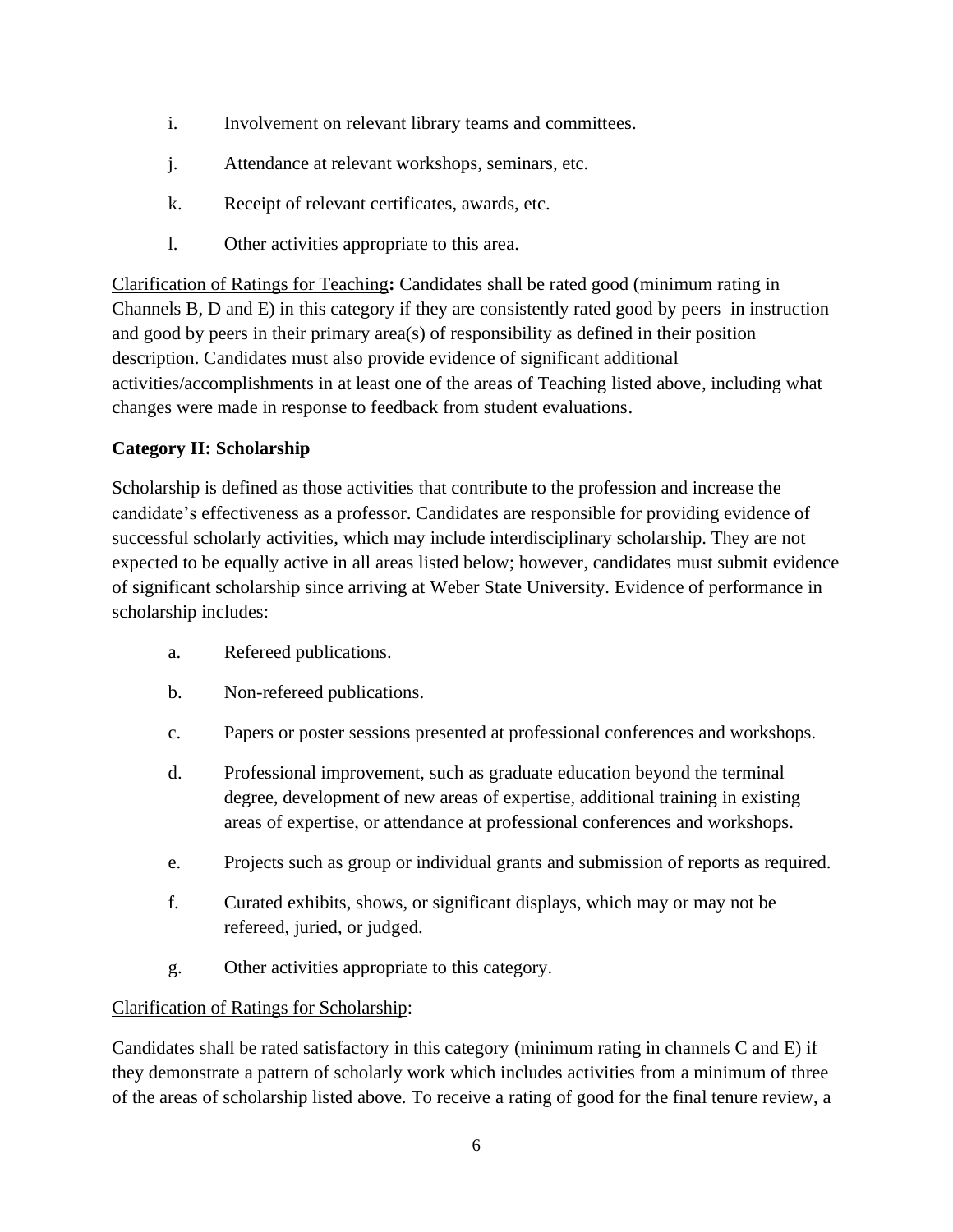candidate must provide evidence of at least one refereed publication and evidence of ongoing dedication to scholarly activity. In some cases, the candidate and Library can elect to substitute an equivalent activity in lieu of a refereed publication. However, in the cases of equivalent activities, it will be the responsibility of the candidate and Library to provide evidence that the particular activity is equivalent to a refereed publication.

## **Category III: Administrative and/or Professionally Related Service**

Administrative and/or professionally related service is defined as those activities which provide professionally related value to the community, the institution, or professional organizations. It is the candidate's responsibility to provide evidence of productive service, including evidence for the quality and impact of their committee service regardless of the level of that committee, be it library, university, regional, or national. Candidates are not expected to be equally active in all areas listed below. Evidence of performance in service includes:

- a. Committee assignments at the university or library level. Leadership positions on committees are weighted more heavily than membership only.
- b. Administrative responsibilities within the Library or University above and beyond the duties described in the candidate's position description.
- c. Leadership positions and/or active participation in professional organizations and similar activities that enhance the reputation of the candidate, the Library, and/or the University.
- d. Involvement in the planning and organization of professional workshops, meetings, conferences, symposia, etc., that benefit the Library, the University, and/or the library profession.
- e. Participation in projects that benefit the Library, the University, and/or the library profession.
- f. Professionally-related community activities.
- g. Consulting or otherwise providing professional expertise.
- h. Student advisement activities or serving as an advisor to a student organization.
- i. Performance as a department head/chair or coordinator of a major library function.
- j. Other activities appropriate to this category.

Clarification of Ratings for Administrative and/or Professionally Related Service: Candidates shall be rated satisfactory in Professionally Related Service (minimum rating in channels A and